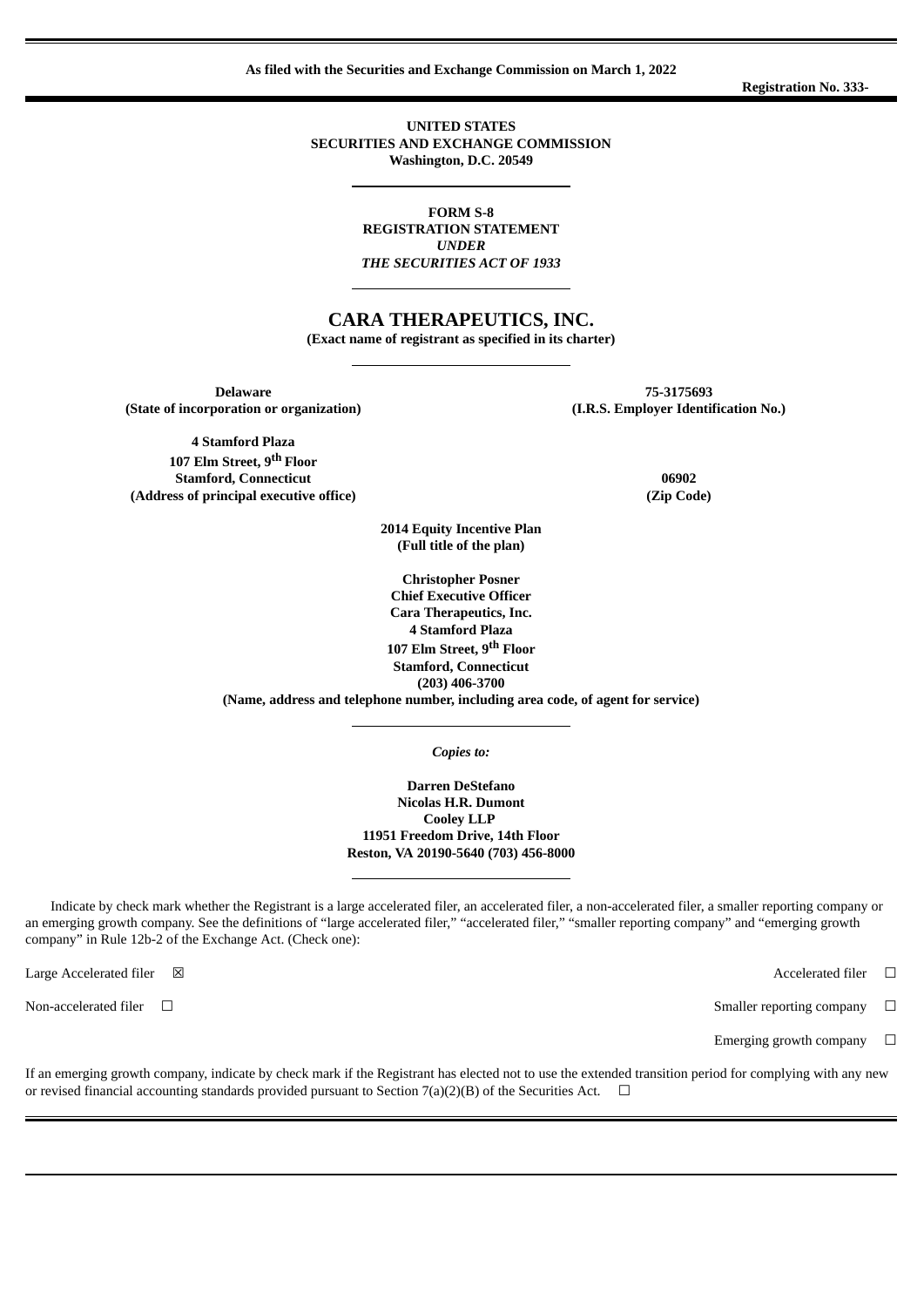# **REGISTRATION OF ADDITIONAL SHARES PURSUANT TO GENERAL INSTRUCTION E**

Pursuant to General Instruction E of Form S-8, Cara Therapeutics, Inc. (the "*Registrant*") is filing this Registration Statement with the Securities and Exchange Commission (the "*Commission*") to register 1,604,424 additional shares of its Common Stock under the Registrant's 2014 Equity Incentive Plan, pursuant to the provisions of the 2014 Equity Incentive Plan providing for an automatic increase in the number of shares reserved and available for issuance under the 2014 Equity Incentive Plan on January 1, 2022. In accordance with the instructional note to Part I of Form S-8 as promulgated by the Commission, the information specified by Part I of the Form S-8 has been omitted from this Registration Statement.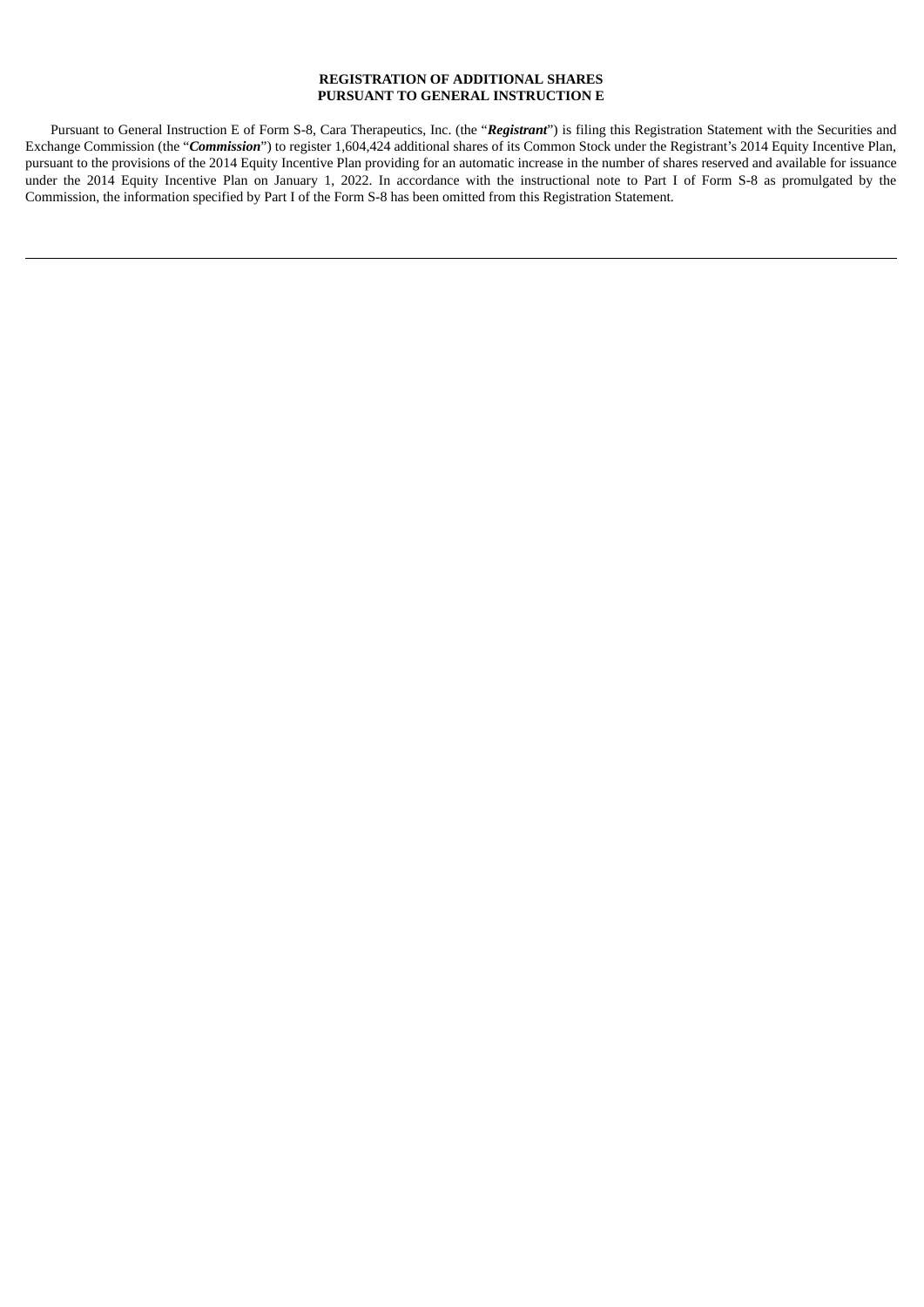## **PART II**

#### **INFORMATION REQUIRED IN THE REGISTRATION STATEMENT**

#### **Item 3. Incorporation of Documents by Reference.**

The following documents filed by the Registrant with the Commission are incorporated by reference into this Registration Statement:

- (a) The contents of the Registrant's Registration Statements on Form S-8, filed with the Commission on February 12, 2014 (Registration No. 333-193905), March 27, 2015 [\(Registration](https://www.sec.gov/Archives/edgar/data/1346830/000119312515108793/d895390ds8.htm) No. 333-203057), March 11, 2016 (Registration [No.333-210096\),](https://www.sec.gov/Archives/edgar/data/1346830/000119312514048063/d672350ds8.htm) March 10, 2017 (Registration No. 333-216606), March 16, 2018 [\(Registration](https://www.sec.gov/Archives/edgar/data/1346830/000119312518085839/d507939ds8.htm) No. 333-223726), March 15, 2019 [\(Registration](https://www.sec.gov/Archives/edgar/data/1346830/000119312519076784/d629127ds8.htm) No. 333-230335), February 28, 2020 (Registration No. 333-236728), and March 1, 2021 [\(Registration](https://www.sec.gov/Archives/edgar/data/1346830/000110465921030022/tm217946d2_s8.htm) No. [333-253714\).](https://www.sec.gov/Archives/edgar/data/1346830/000110465920026349/tm2011122-1_s8.htm)
- (b) The Registrant's Annual Report on Form 10-K for the year ended December 31, 2021, filed with the [Commission](https://www.sec.gov/ix?doc=/Archives/edgar/data/1346830/000155837022002555/cara-20211231x10k.htm) on March 1, 2022.
- (c) All other reports filed by the Company pursuant to Section 13(a) or Section 15(d) of the Exchange Act of 1934, as amended (the "*Exchange Act*") since December 31, 2021.
- (d) The description of the Registrant's Common Stock contained in the Registrant's Registration Statement on Form 8-A, filed with the [Commission](https://www.sec.gov/Archives/edgar/data/1346830/000119312514022239/d663094d8a12b.htm) on January 27, 2014 (File No. 001-36279) under the Exchange Act, including any amendment or report filed for the purpose of updating such description.

All other reports and documents subsequently filed by the Registrant pursuant to Sections 13(a), 13(c), 14 and 15(d) of the Exchange Act (other than Current Reports furnished under Item 2.02 or Item 7.01 of Form 8-K and exhibits furnished on such form that relate to such items) on or after the date of this Registration Statement and prior to the filing of a post-effective amendment to this Registration Statement which indicates that all securities offered have been sold or which deregisters all securities then remaining unsold, shall be deemed to be incorporated by reference herein and to be a part of this Registration Statement from the date of the filing of such reports and documents. Any statement contained in a document incorporated or deemed to be incorporated by reference herein shall be deemed to be modified or superseded for purposes of this Registration Statement to the extent that a statement contained herein or in any subsequently filed document that also is deemed to be incorporated by reference herein modifies or supersedes such statement. Any such statement so modified or superseded shall not be deemed, except as so modified or superseded, to constitute a part of this Registration Statement.

#### **Item 8. Exhibits**

| Exhibit<br>Number | <b>Description of Document</b>                                           |
|-------------------|--------------------------------------------------------------------------|
| <u>3.1</u>        | Amended and Restated Certificate of Incorporation (1)                    |
| 3.2               | Amended and Restated Bylaws (2)                                          |
| 4.1               | Specimen Common Stock Certificate (3)                                    |
| 4.2               | 2014 Equity Incentive Plan (4)                                           |
| 4.3               | Form of Stock Option Agreement under 2014 Equity Incentive Plan (5)      |
| 4.4               | Form of Restricted Stock Unit Award under 2014 Equity Incentive Plan (6) |
| <u>5.1</u>        | <b>Opinion of Cooley LLP</b>                                             |

II-1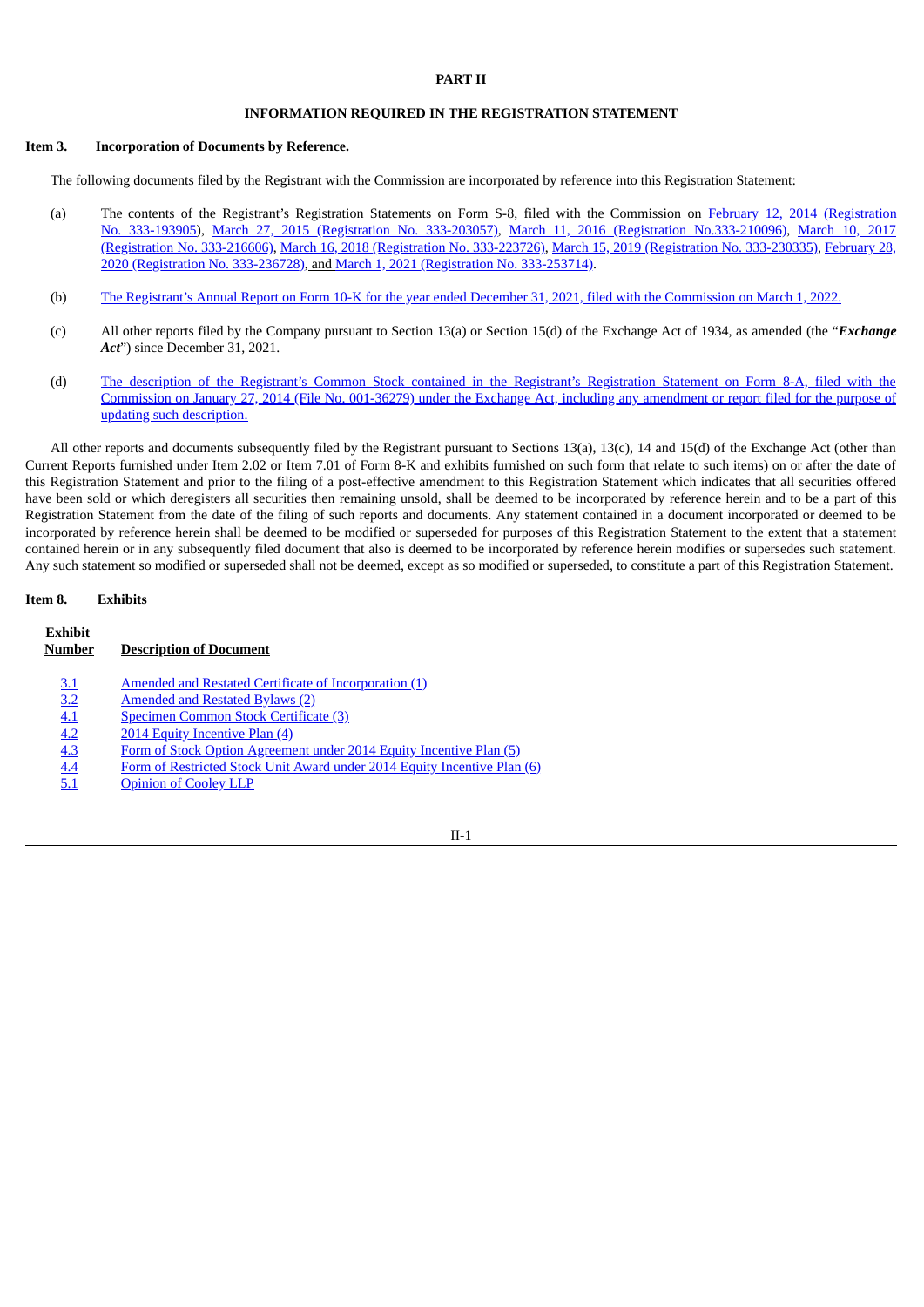- [23.1](#page-7-0) Consent of Ernst & Young LLP, [Independent](#page-7-0) Registered Public Accounting Firm<br>23.2 Consent of Cooley LLP (included in Exhibit 5.1)
- [23.2](https://www.sec.gov/Archives/edgar/data/0001346830/000110465921030022/tm217946d2_ex5-1.htm) Consent of Cooley LLP [\(included](https://www.sec.gov/Archives/edgar/data/0001346830/000110465921030022/tm217946d2_ex5-1.htm) in Exhibit 5.1)<br>24.1 Power of Attorney (included on signature page)
- [24.1](https://www.sec.gov/Archives/edgar/data/0001346830/000110465921030022/tm217946d2_s8.htm#a_001) Power of Attorney [\(included](https://www.sec.gov/Archives/edgar/data/0001346830/000110465921030022/tm217946d2_s8.htm#a_001) on signature page)<br>107 Filing Fee Table
- **[Filing](#page-8-0) Fee Table**
- (1) Filed as Exhibit 3.1 to the Registrant's Current Report on Form 8-K (File No. 001-36279) filed with the Commission on February 7, 2014 and incorporated herein by reference.
- (2) Filed as Exhibit 3.2 to the Registrant's Current Report on Form 8-K (File No. 001-36279) filed with the Commission on February 7, 2014 and incorporated herein by reference.
- (3) Filed as Exhibit 4.1 to Pre-effective Amendment No. 2 to the Registrant's Registration Statement on Form S-1 Registration No. 333-192230) filed with the Commission on January 17, 2014 and incorporated herein by reference.
- (4) Filed as Exhibit 10.3 to Pre-effective Amendment No. 2 to the Registrant's Registration Statement on Form S-1 Registration No. 333-192230) filed with the Commission on January 17, 2014 and incorporated herein by reference.
- (5) Filed as Exhibit 10.3.1 to Pre-effective Amendment No. 2 to the Registrant's Registration Statement on Form S-1 Registration No. 333-192230) filed with the Commission on January 17, 2014 and incorporated herein by reference.
- (6) Filed as Exhibit 10.3.2 to Pre-effective Amendment No. 2 to the Registrant's Registration Statement on Form S-1 Registration No. 333-192230) filed with the Commission on January 17, 2014 and incorporated herein by reference.

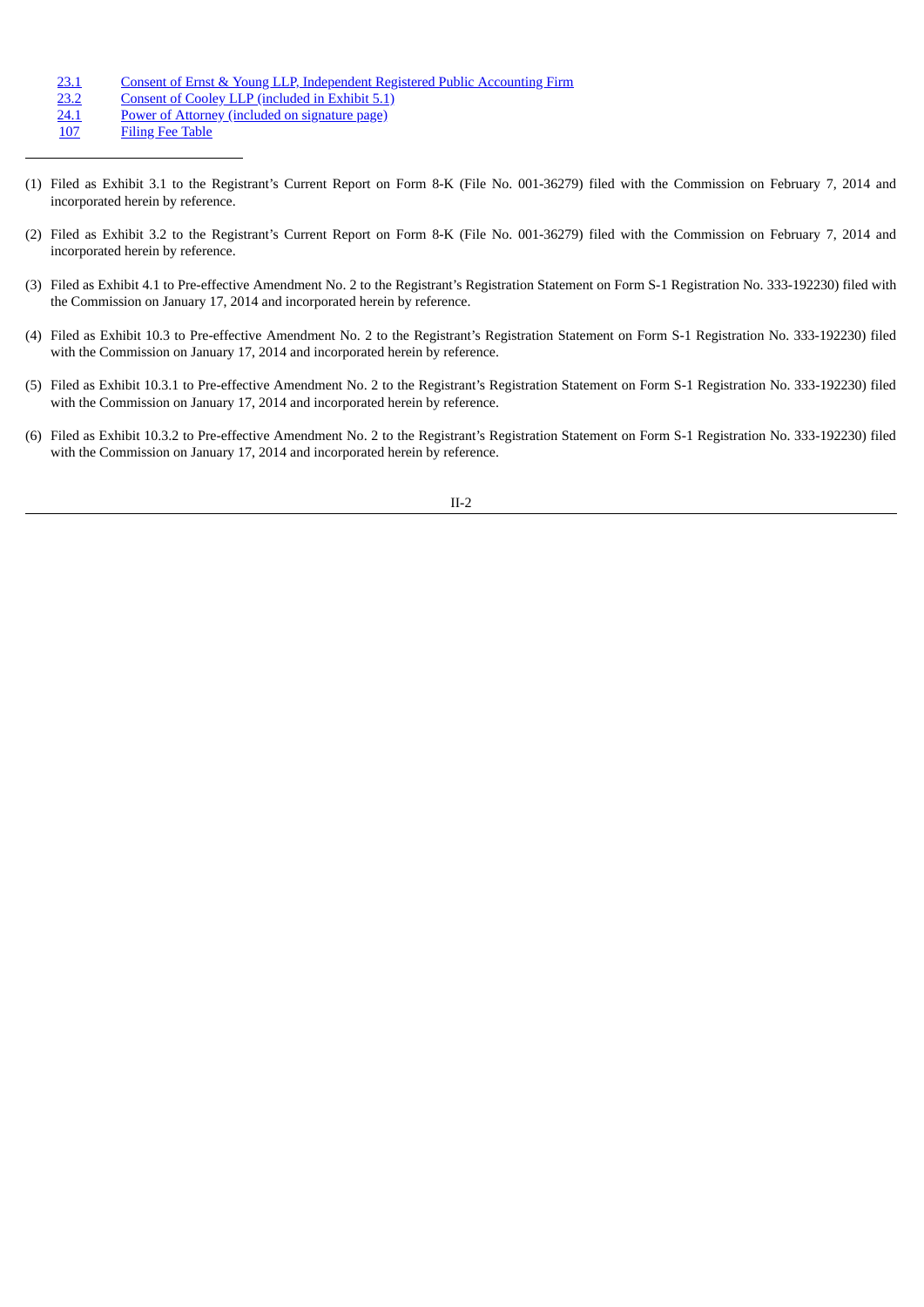# **SIGNATURES**

Pursuant to the requirements of the Securities Act of 1933, the Registrant certifies that it has reasonable grounds to believe that it meets all of the requirements for filing on Form S-8 and has duly caused this Registration Statement to be signed on its behalf by the undersigned, thereunto duly authorized, in the Town of Stamford, State of Connecticut, on March 1, 2022.

# **CARA THERAPEUTICS, INC.**

By: /s/ CHRISTOPHER POSNER

Christopher Posner President and Chief Executive Officer

#### **POWER OF ATTORNEY**

**KNOW ALL PERSONS BY THESE PRESENTS**, that each of the persons whose names appear below constitutes and appoints Christopher Posner and Thomas Reilly, and each of them, such person's true and lawful attorney in fact and agent, with full power of substitution and re-substitution, for and in such person's name, place and stead, in any and all capacities, to execute any and all amendments (including post-effective amendments) to this Registration Statement (or any other registration statement for the same offering that is to be effective upon filing pursuant to Rule 462(b) under the U.S. Securities Act of 1933), and to file the same, together with all exhibits thereto, and other documents in connection therewith, with the U.S. Securities and Exchange Commission, and such other agencies, offices and persons as may be required by applicable law, granting unto said attorney in fact and agent, full power and authority to do and perform each and every act and thing requisite or necessary to be done in and about the premises, as fully to all intents and purposes as such person might or could do in person, hereby ratifying and confirming all that each said attorney-in-fact and agent may lawfully do or cause to be done by virtue hereof.

Pursuant to the requirements of the Securities Act of 1933, this registration statement has been signed by the following persons in the capacities and on the dates indicated.

| <b>Signature</b>                                     | <b>Title</b>                                                                     | <b>Date</b>   |  |  |  |
|------------------------------------------------------|----------------------------------------------------------------------------------|---------------|--|--|--|
| /s/ Christopher Posner<br><b>Christopher Posner</b>  | President, Chief Executive Officer and Director<br>(Principal Executive Officer) | March 1, 2022 |  |  |  |
| /s/ Thomas Reilly<br><b>Thomas Reilly</b>            | Chief Financial Officer<br>(Principal Financial and Accounting Officer)          | March 1, 2022 |  |  |  |
| /s/ Martin Vogelbaum<br>Martin Vogelbaum             | Director                                                                         | March 1, 2022 |  |  |  |
| /s/ Harrison M. Bains, Jr.<br>Harrison M. Bains, Jr. | Director                                                                         | March 1, 2022 |  |  |  |
| /s/ Jeffrey Ives, Ph.D.<br>Jeffrey Ives, Ph.D.       | Director                                                                         | March 1, 2022 |  |  |  |
| /s/ Susan Shiff, Ph.D.<br>Susan Shiff, Ph.D.         | <b>Director</b>                                                                  | March 1, 2022 |  |  |  |
|                                                      |                                                                                  |               |  |  |  |

II-3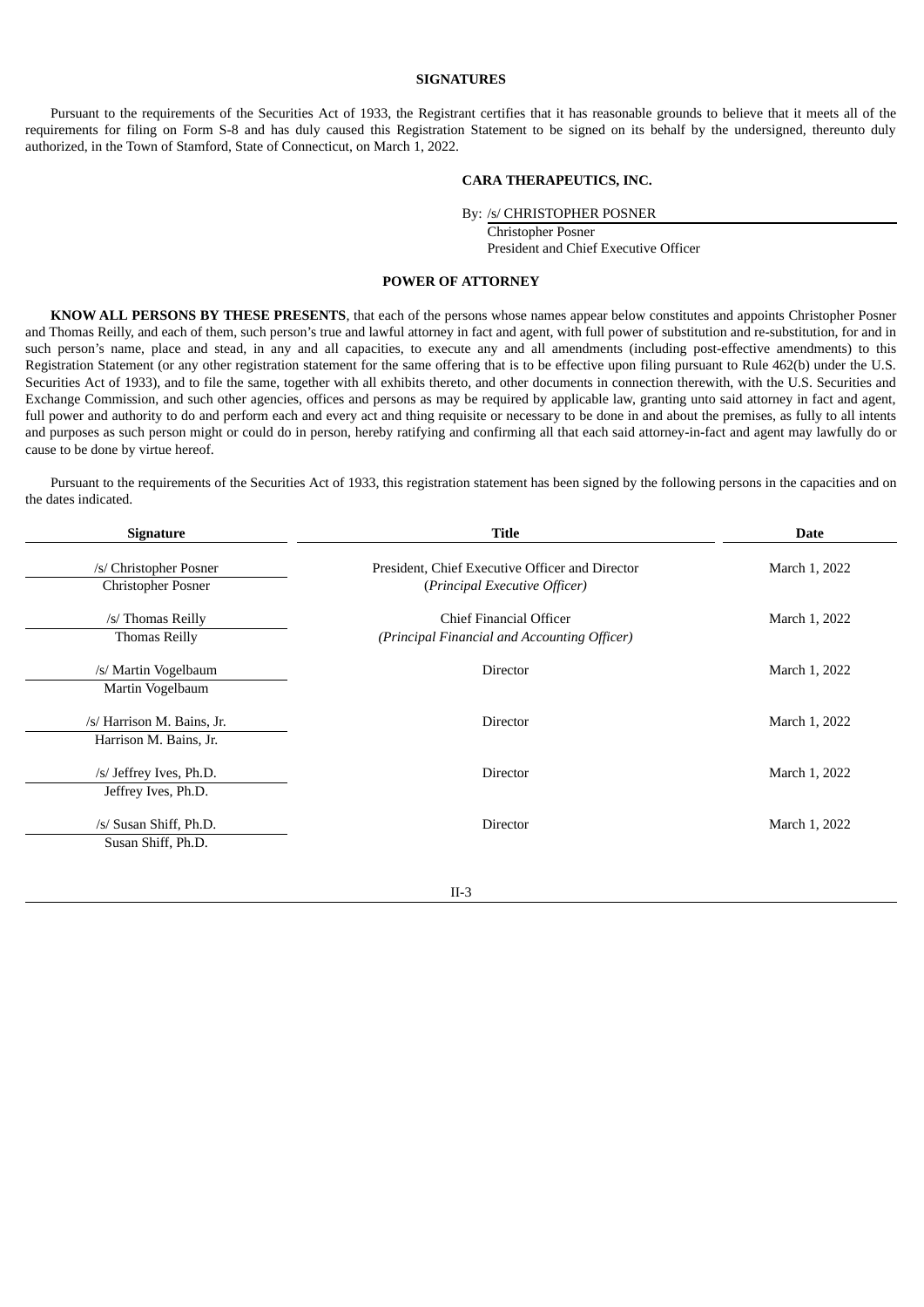<span id="page-5-0"></span>

Darren K. DeStefano T: +1 703 456 8034 ddestefano@cooley.com

March 1, 2022

Cara Therapeutics, Inc. 4 Stamford Plaza 107 Elm Street, 9th Fl. Stamford, CT 06902

#### **Re: Registration on Form S-8**

Ladies and Gentlemen:

You have requested our opinion, as counsel to Cara Therapeutics, Inc., a Delaware corporation (the "**Company**"), in connection with the filing by the Company of a Registration Statement on Form S-8 (the "**Registration Statement**") with the Securities and Exchange Commission covering the offering of up to 1,604,424 shares of the Company's Common Stock, par value \$0.001 per share (the "**Shares**"), pursuant to the Company's 2014 Equity Incentive Plan (the "**Plan**").

In connection with this opinion, we have examined and relied upon (a) the Registration Statement and the related prospectus, (b) the Company's Amended and Restated Certificate of Incorporation and the Company's Amended and Restated Bylaws, each as currently in effect, (c) the Plan and (d) originals or copies certified to our satisfaction of such records, documents, certificates, memoranda and other instruments as in our judgment are necessary or appropriate to enable us to render the opinion expressed below. We have assumed the genuineness of all signatures, the authenticity of all documents submitted to us as originals, the conformity to originals of all documents submitted to us as copies, the accuracy, completeness and authenticity of certificates of public officials, and the due authorization, execution and delivery of all documents by all persons other than the Company where authorization, execution and delivery are prerequisites to the effectiveness of such documents. As to certain factual matters, we have relied upon a certificate of an officer of the Company and have not independently verified such matters.

Our opinion is expressed only with respect to the General Corporation Law of the State of Delaware. We express no opinion to the extent that any other laws are applicable to the subject matter hereof and express no opinion and provide no assurance as to compliance with any federal or state securities law, rule or regulation.

On the basis of the foregoing, and in reliance thereon, we are of the opinion that the Shares, when sold and issued in accordance with the Plan, the Registration Statement and the related prospectus, will be validly issued, fully paid and nonassessable (except as to shares issued pursuant to certain deferred payment arrangements, which will be fully paid and nonassessable when such deferred payments are made in full).

ONE FREEDOM SQUARE, RESTON TOWN CENTER, 11951 FREEDOM DRIVE, RESTON, VA 20190-5656 T: (703) 456-8000 F: (703) 456-8100 WWW.COOLEY.COM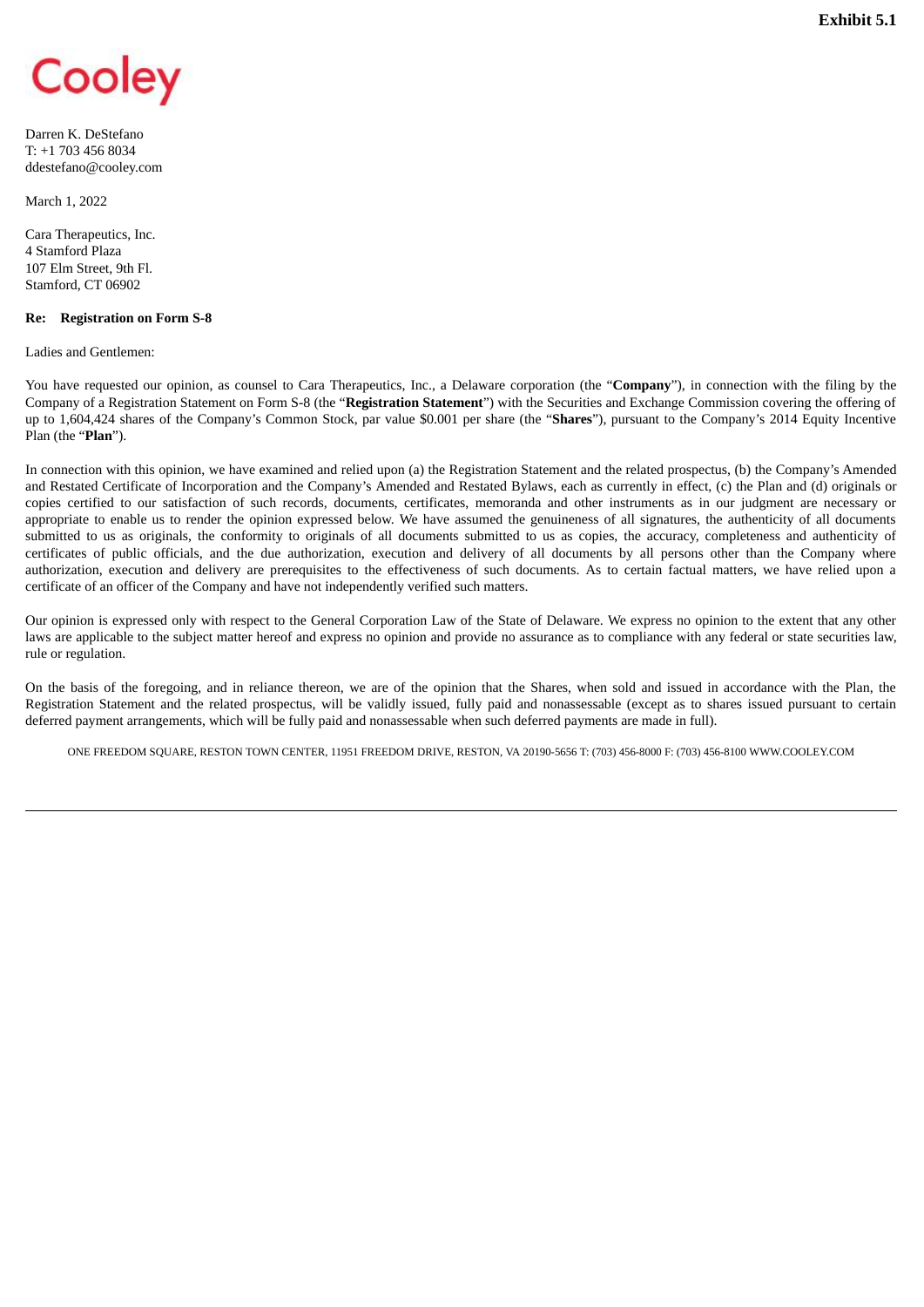Cara Therapeutics, Inc. March 1, 2022 Page Two

We consent to the filing of this opinion as an exhibit to the Registration Statement.

Sincerely,

COOLEY LLP

| By: | /s/ Darren K. DeStefano |  |  |  |  |  |
|-----|-------------------------|--|--|--|--|--|
|     | Darren K. DeStefano     |  |  |  |  |  |

ONE FREEDOM SQUARE, RESTON TOWN CENTER, 11951 FREEDOM DRIVE, RESTON, VA 20190-5656 T: (703) 456-8000 F: (703) 456-8100 WWW.COOLEY.COM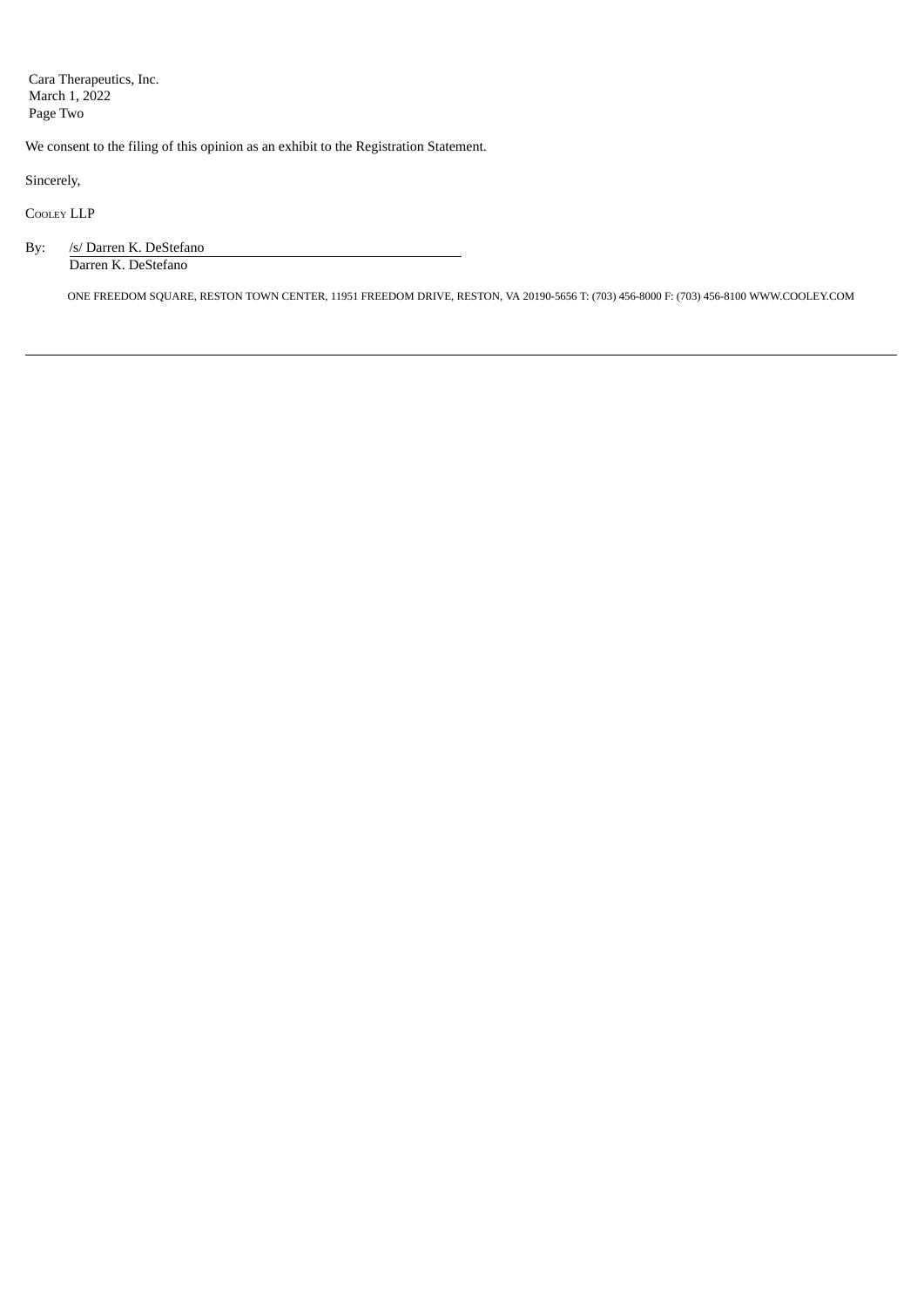### **Consent of Independent Registered Public Accounting Firm**

<span id="page-7-0"></span>We consent to the incorporation by reference in the Registration Statement (Form S-8) pertaining to the 2014 Equity Incentive Plan of Cara Therapeutics, Inc. of our reports dated March 1, 2022, with respect to the financial statements of Cara Therapeutics, Inc. and the effectiveness of internal control over financial reporting of Cara Therapeutics, Inc. included in its Annual Report (Form 10-K) for the year ended December 31, 2021, filed with the Securities and Exchange Commission.

/s/ Ernst & Young LLP Stamford, Connecticut March 1, 2022